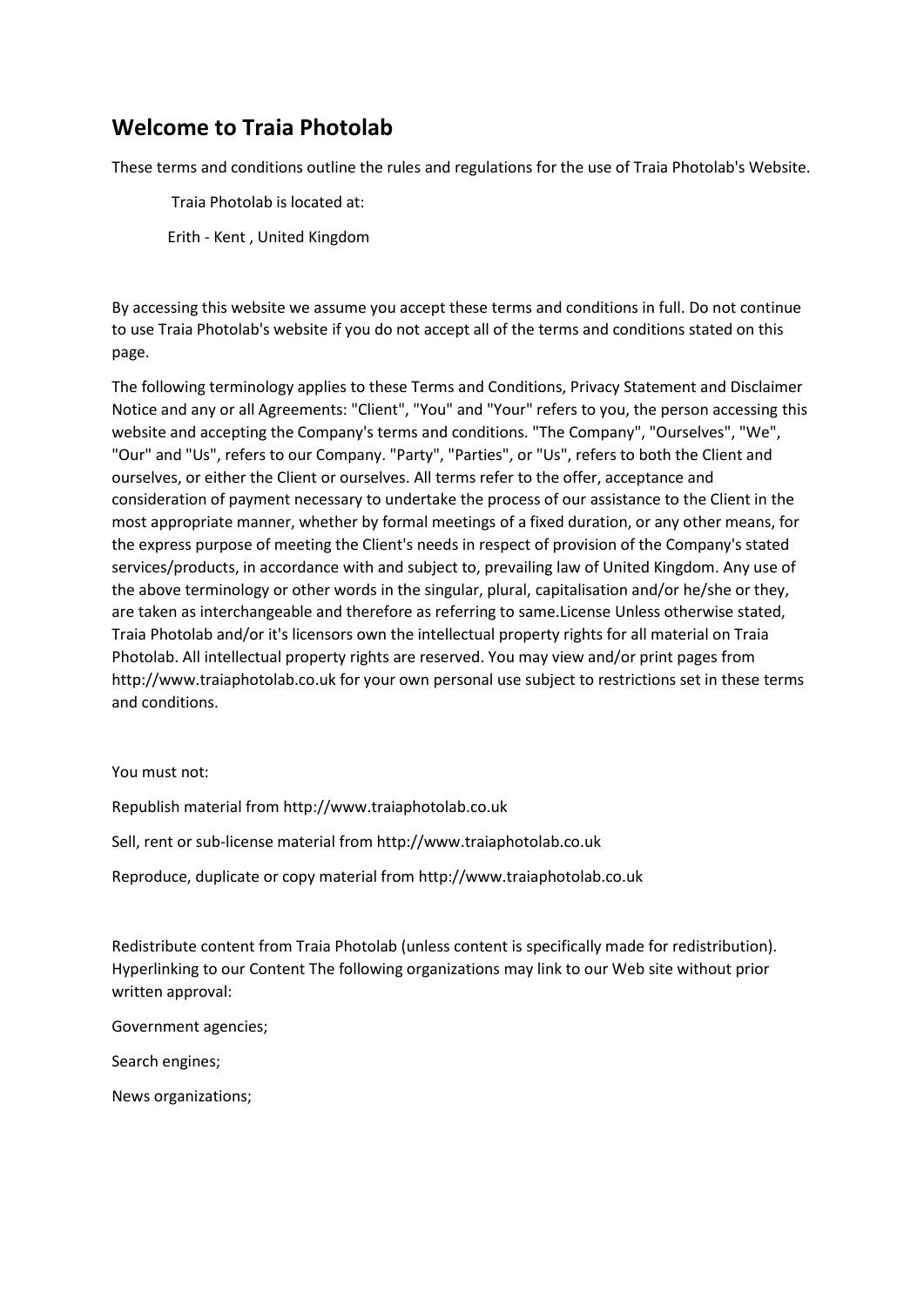Online directory distributors when they list us in the directory may link to our Web site in the same manner as they hyperlink to the Web sites of other listed businesses; and Systemwide Accredited Businesses except soliciting non-profit organizations, charity shopping malls, and charity fundraising groups which may not hyperlink to our Web site.

These organizations may link to our home page, to publications or to other Web site information so long as the link: (a) is not in any way misleading; (b) does not falsely imply sponsorship, endorsement or approval of the linking party and its products or services; and (c) fits within the context of the linking party's site.

We may consider and approve in our sole discretion other link requests from the following types of organizations: commonly-known consumer and/or business information sources such as Chambers of Commerce, American Automobile Association, AARP and Consumers Union; dot.com community sites; associations or other groups representing charities, including charity giving sites, online directory distributors; internet portals; accounting, law and consulting firms whose primary clients are businesses; and educational institutions and trade associations.

We will approve link requests from these organizations if we determine that: (a) the link would not reflect unfavourably on us or our accredited businesses (for example, trade associations or other organizations representing inherently suspect types of business, such as work-at-home opportunities, shall not be allowed to link); (b)the organization does not have an unsatisfactory record with us; (c) the benefit to us from the visibility associated with the hyperlink outweighs the absence of Traia Photolab; and (d) where the link is in the context of general resource information or is otherwise consistent with editorial content in a newsletter or similar product furthering the mission of the organization.

These organizations may link to our home page, to publications or to other Web site information so long as the link: (a) is not in any way misleading; (b) does not falsely imply sponsorship, endorsement or approval of the linking party and it products or services; and (c) fits within the context of the linking party's site.

If you are among the organizations listed in paragraph 2 above and are interested in linking to our website, you must notify us by sending an e-mail to traiaphotolab@outlook.com.

Please include your name, your organization name, contact information (such as a phone number and/or e-mail address) as well as the URL of your site, a list of any URLs from which you intend to link to our Web site, and a list of the URL(s) on our site to which you would like to link. Allow 2-3 weeks for a response.

#### **Approved organizations may hyperlink to our Web site as follows:**

By use of our corporate name; or

By use of the uniform resource locator (Web address) being linked to; or

By use of any other description of our Web site or material being linked to that makes sense within the context and format of content on the linking party's site.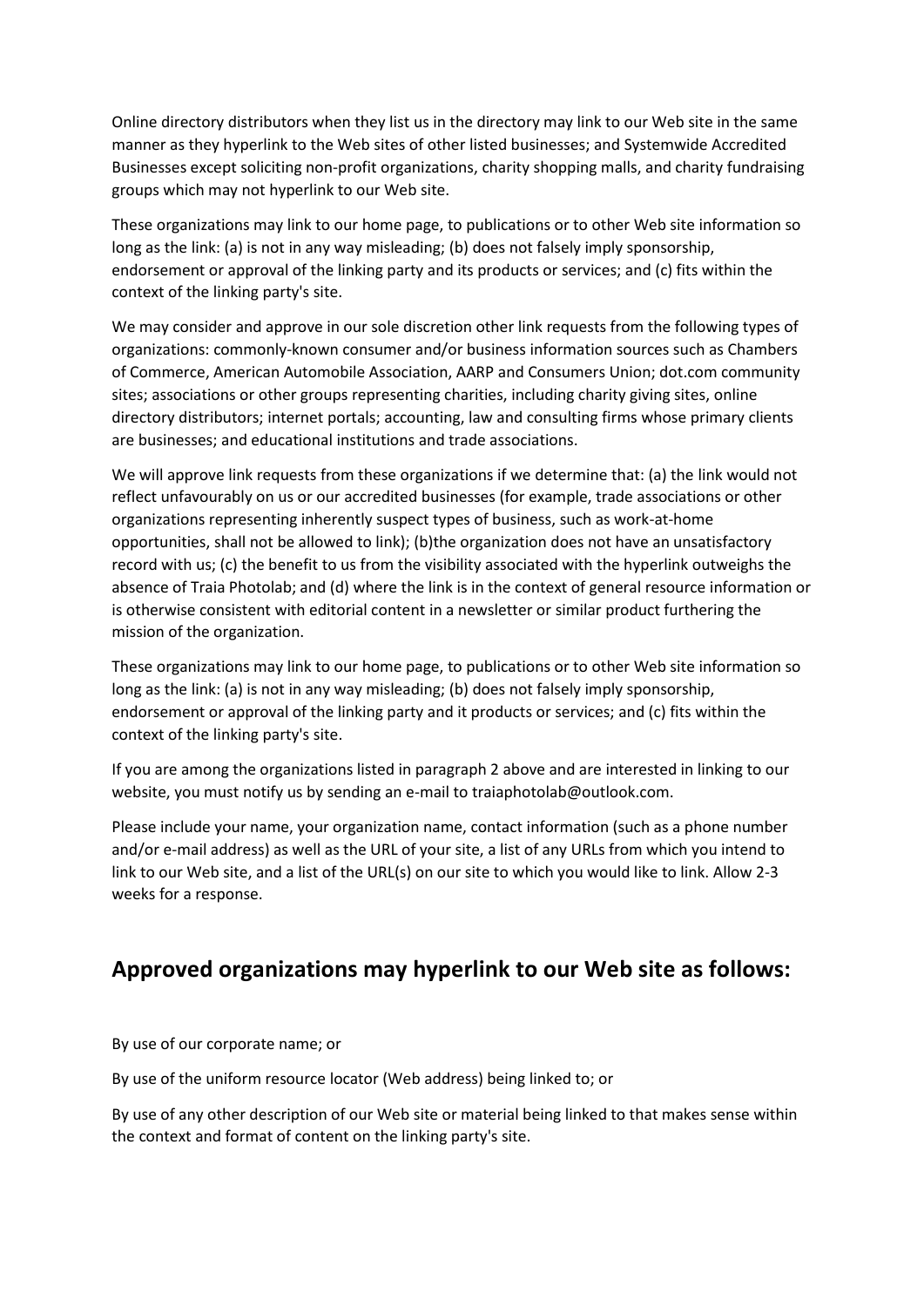No use of Traia Photolab's logo or other artwork will be allowed for linking absent a trademark license agreement.

## **Iframes**

Without prior approval and express written permission, you may not create frames around our Web pages or use other techniques that alter in any way the visual presentation or appearance of our Web site.

## **Reservation of Rights**

We reserve the right at any time and in its sole discretion to request that you remove all links or any particular link to our Web site. You agree to immediately remove all links to our Web site upon such request. We also reserve the right to amend these terms and conditions and its linking policy at any time. By continuing to link to our Web site, you agree to be bound to and abide by these linking terms and conditions.

### **Removal of links from our website**

If you find any link on our Web site or any linked web site objectionable for any reason, you may contact us about this. We will consider requests to remove links but will have no obligation to do so or to respond directly to you.

Whilst we endeavour to ensure that the information on this website is correct, we do not warrant its completeness or accuracy; nor do we commit to ensuring that the website remains available or that the material on the website is kept up to date.

# **Content Liability**

We shall have no responsibility or liability for any content appearing on your Web site. You agree to indemnify and defend us against all claims arising out of or based upon your Website. No link(s) may appear on any page on your Web site or within any context containing content or materials that may be interpreted as libellous, obscene or criminal, or which infringes, otherwise violates, or advocates the infringement or other violation of, any third party rights.

#### **Disclaimer**

To the maximum extent permitted by applicable law, we exclude all representations, warranties and conditions relating to our website and the use of this website (including, without limitation, any warranties implied by law in respect of satisfactory quality, fitness for purpose and/or the use of reasonable care and skill). Nothing in this disclaimer will: limit or exclude our or your liability for death or personal injury resulting from negligence; limit or exclude our or your liability for fraud or fraudulent misrepresentation; limit any of our or your liabilities in any way that is not permitted under applicable law; or exclude any of our or your liabilities that may not be excluded under applicable law. The limitations and exclusions of liability set out in this Section and elsewhere in this disclaimer: (a) are subject to the preceding paragraph; and (b) govern all liabilities arising under the disclaimer or in relation to the subject matter of this disclaimer, including liabilities arising in contract, intort (including negligence) and for breach of statutory duty. To the extent that the website and the information and services on the website are provided free of charge, we will not be liable for any loss or damage of any nature.